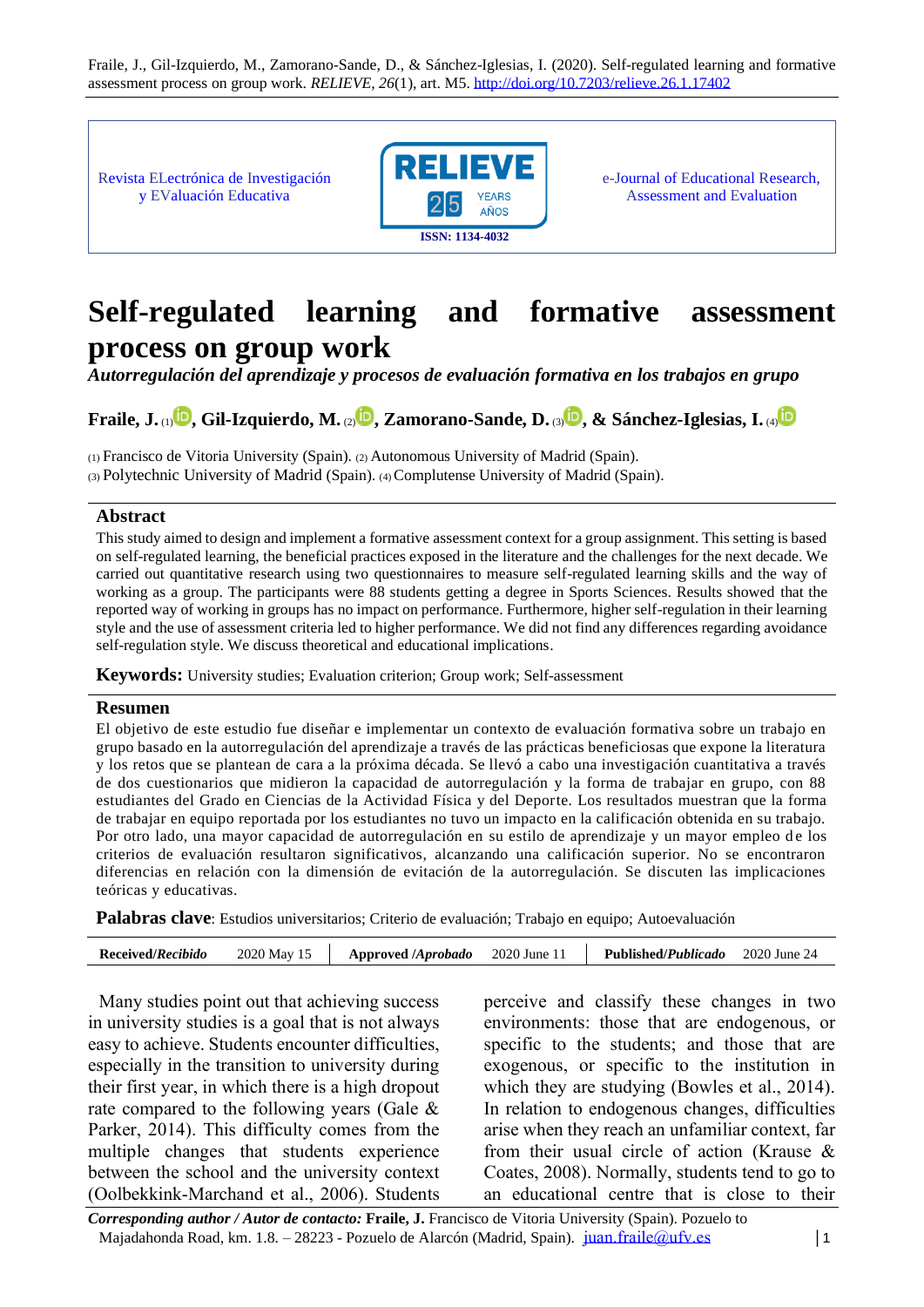homes, and the change to the university leads to a longer journey time and the use of means of transport. Sometimes, they even have to change city, which also causes a change of home, with the consequent changes in family habits and friends (Hultberg et al., 2008). In the same vein, they will have new classmates and also the possibility of a new identity. On the other hand, the exogenous changes, specific to the university, involve a greater number of students in class (Christie et al., 2013), less supervision of the institution and the teachers (McPhail et al., 2009) and a great variety in terms of teaching styles and assessment systems (Coertjens et al., 2017).

#### *University and assessment systems: Formative assessment*

Research indicates that the key to overcoming all of the above changes and succeeding in university studies is primarily the capacity for autonomous learning and adaptation of students (Coertjens et al., 2017). This autonomy is related to students' ability to self-regulate their learning, defined as the ability to set their own goals and execute cognitive, affective and behavioral actions to progress on the path to achieving these goals (Zimmerman & Schunk, 2011). The capacity for self-regulation is a significant predictor of the achievement of academic success, as suggested by the metaanalysis carried out by Richardson et al. (2012). The reason for this, as pointed out by numerous studies and recent meta-analyses and reviews, is the strong relationship between selfregulation and the optimal use of learning strategies (Panadero et al., 2018). The university cannot assume that students arrive prepared with these skills to face their challenges as they demonstrate limited cognitive, metacognitive, motivational and emotional adaptability (Koivuniemi et al., 2017). Thus, the lack of development in these capacities, added to the endogenous and exogenous variables derived from the transition to the university and its own specific circumstances, cause a complex context to which students must adapt in order to succeed.

In this vein, on the part of the universities, the assessment policy is one of the most important institutional measures to favor the learning of the students and the completion of their studies (García-Jiménez, 2015). This aspect does not have to do with a lower demand to increase success, but with universities and teachers enriching the process and improving the acquisition of transversal skills related to selfregulation and the achievement of learning objectives.

In fact, one of pillars of the Bologna Process is the implementation of continuous assessment. Its aim is to abandon the assessment systems that had been carried out until then – based, for the most part, on a final exam with a summative orientation (Ibarra Sáiz & Rodríguez Gómez, 2010). This change in the practices and moments of assessment was aimed at abandoning the concept of assessment as a simple qualification/grade —summative assessment— to move to the concept of assessment at the service of learning, called formative assessment: "all processes of verification, assessment and decision making whose purpose is to optimize the teachinglearning process that takes place, from a humanizing perspective and not as a mere qualifying end" (Pérez Pueyo et al., 2009, p. 35).

#### *Formative assessment: Guidelines and current challenges*

Formative assessment must be conceived as a process of accompaniment. The concept is based on providing information to teachers and students about their progress and then providing feedback that facilitates the necessary adjustments and revisions for both the student in his or her task and the teacher in his or her teaching action (Black & Wiliam, 2009). Thus, students are helped to conceptualize what they are trying to learn, how they are doing so and how they can improve (Panadero et al., 2018). Various studies indicate that students who participate in formative assessment processes have improved involvement in the learning process (Hortigüela-Alcalá et al., 2015). The research, concept and practice of formative assessment has evolved over the past 30 years. Currently, a decade that was marked by a series of challenges such as those outlined in the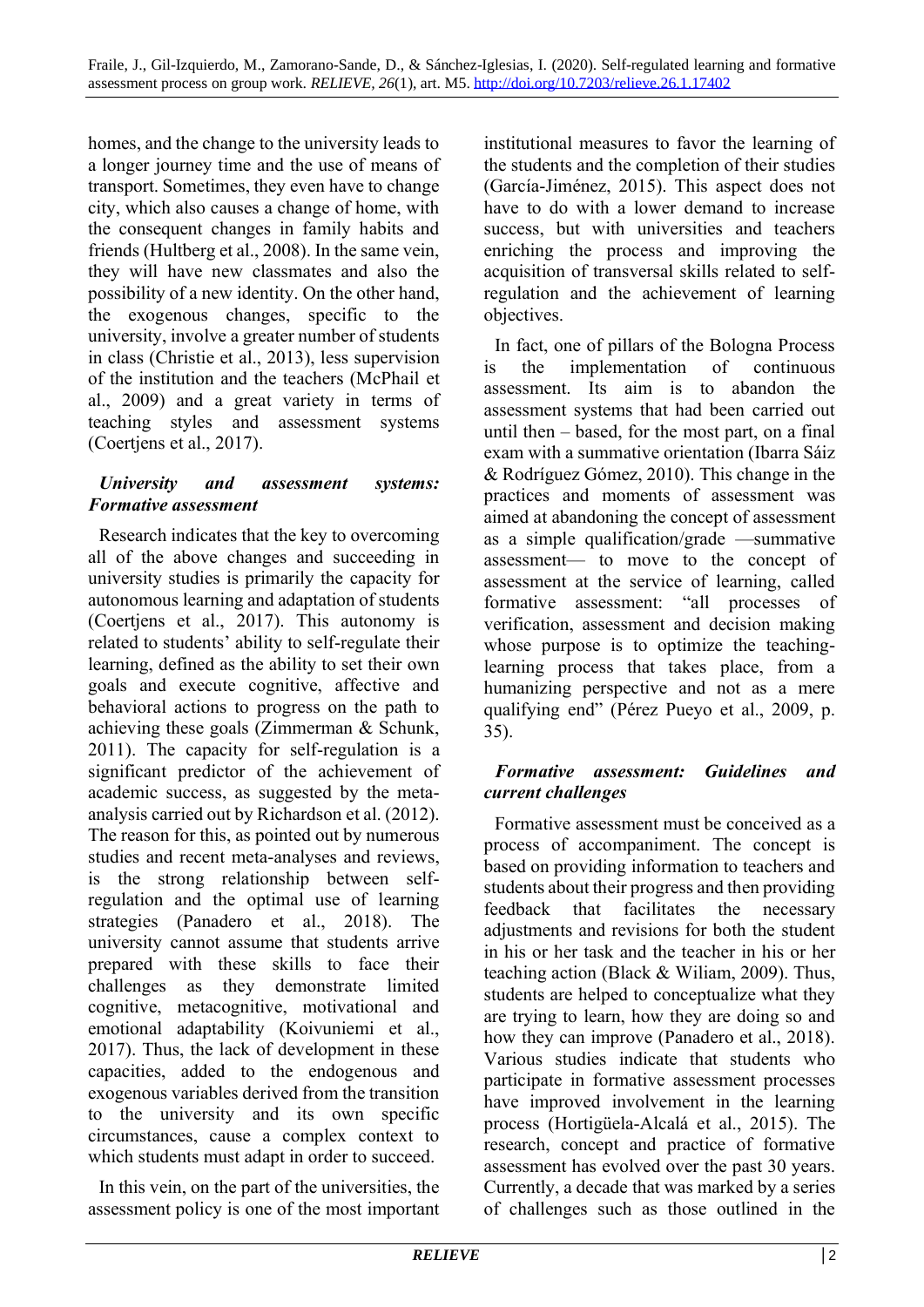Assessment 2020 report is coming to an end (Boud & Associates, 2010). As that report and the research in the decade from 2010 to 2020 indicated, the current objectives and conceptions are related to the sustainability of assessment as learning and empowerment (Boud & Soler, 2016; Rodríguez-Gómez & Ibarra-Sáiz, 2015). Therefore, current challenges are associated with the design of quality tasks to foster student involvement, feedback loops, self-regulated learning and evaluative judgement (Ibarra-Sáiz & Rodríguez-Gómez, 2020).

#### *Self-regulation, clarity of goals, assessment criteria and evaluative judgement*

The implementation of formative assessment is based on providing clear and concrete assessment criteria to students; facilitating feedback; and allowing students to review and improve their work by giving them the opportunity to self-regulate their learning (Andrade & Brookhart, 2016). In fact, these processes —planning, monitoring and selfreflection — are the three phases described by Zimmerman (2011) in his cyclical model of self-regulation of learning supported by the cognitive, metacognitive, affective, motivational and behavioral dimensions of the student. In summary, to encourage student development, teachers must transmit the expectations and goals of each task in the form of assessment criteria and actively involve students in a process to understand and use criteria properly (Carless, 2015).

Along these lines, one of the challenges of formative assessment for the next decade is to go one step further, arguing that this formative process – based on assessment criteria – is not sufficient. Thus, scholars have argued for the development of the "evaluative judgement" of students, defined as the ability to make informed decisions about the quality of their own work or that of others (Tai et al., 2018). This step forward is based on the fact that students will not always have at their disposal assessment criteria that indicate the quality of the work required. In other words, the evaluative judgement does not focus exclusively on the educational field, but on the fact that it is fundamental to lifelong learning in any context. This premise is related to the sustainability function of assessment as learning in itself (Boud & Soler, 2016). That is, if students are unable to judge the quality of their own work or that of their peers, it is difficult for them to know how to learn effectively. For this reason, it is essential that students develop the ability to create criteria themselves and to be able to assess the quality of the work that they or others produce in any field. As an example, two educational benchmarking practices to promote evaluative judgement and the development of selfregulation of learning are the co-creation of rubrics with students (e.g. Fraile et al., 2017) and the analysis and critique of examples of varying quality (Carless et al., 2018).

### *Self-assessment and peer assessment*

For students to develop their capacity to selfregulate their learning and evaluative judgement, they must be exposed to continuous opportunities to practice these skills, for example, through self-assessment and peer assessment (Panadero & Broadbent, 2018; Tai et al., 2018). These practices lead to a transformation in the role of learners to become active agents in the process of formative assessment. This requires more in-depth reflection, as well as creating and providing feedback on their own work and that of their peers, leading to increased learning.

Self-assessment is the process in which the student judges his/her own work to improve quality by identifying discrepancies between the current state and the desired quality state (McMillan & Hearn, 2008). That is, for this process to occur, students must take into account the assessment criteria that expose the quality of the task and, consequently, be able to self-regulate their learning. Therefore, selfassessment contributes to student learning by facilitating the understanding and clarity of learning goals, student involvement in assessing their instructional process and facilitating reflection on the outcome achieved (G. T. L. Brown & Harris, 2013). In addition, the ability to self-assess is also strengthened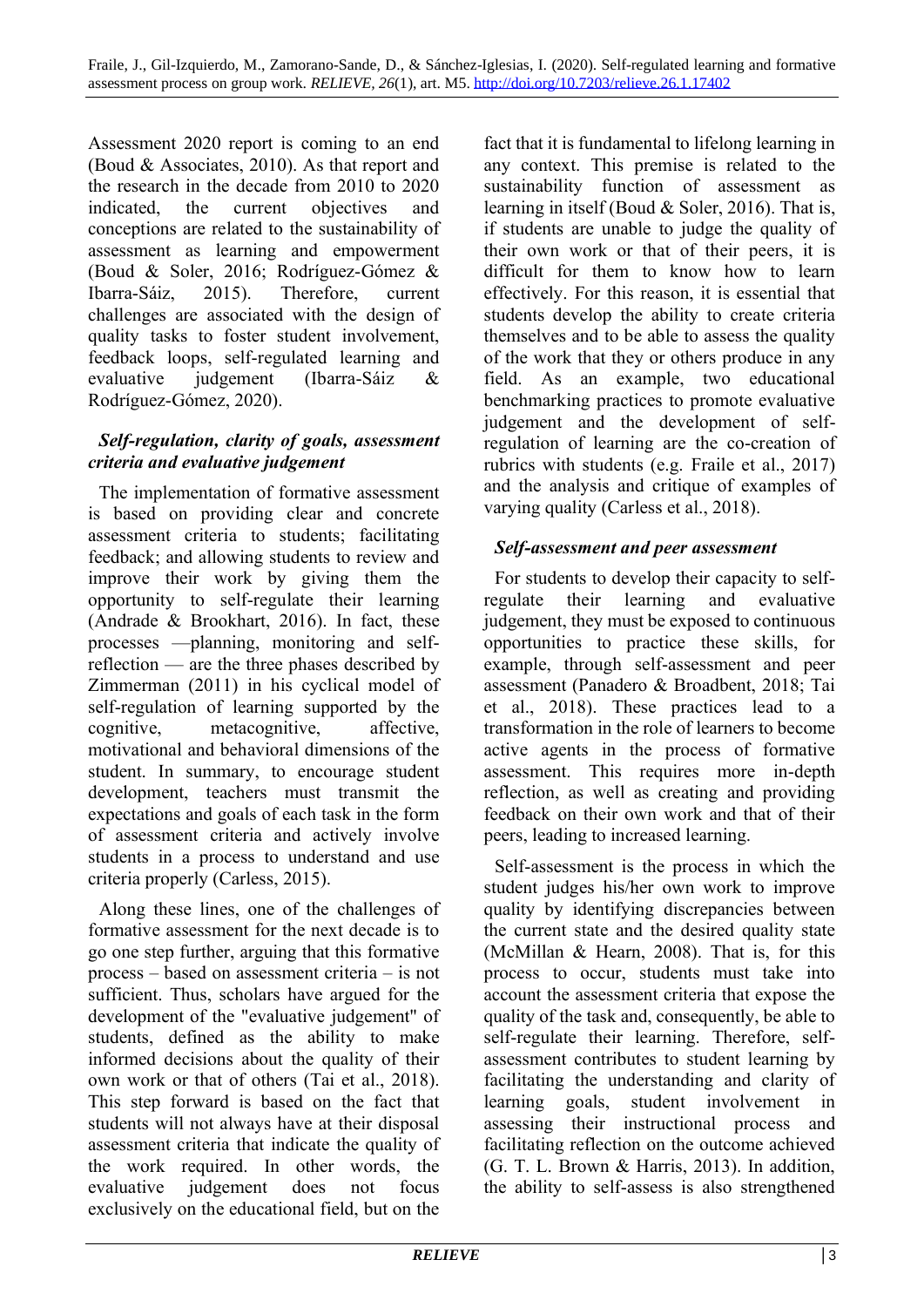through the involvement of peers in the learning process (To & Panadero, 2019).

Peer assessment is an activity in which students judge the work performed by their peers. This practice has great educational and inter- and intra-personal benefits (Alqassab & Panadero, 2020). In fact, Nicol (2014) argues that it has the greatest potential for the development of evaluative judgement because it also requires the use of self-regulatory learning and co-regulatory skills. The benefits of evaluating the performance of other students are associated with seeing examples of different quality and being able to contrast them with one's own performance, and reflecting applying evaluative judgement — to provide feedback to one's peers (Panadero & Broadbent, 2018). In addition, within the context of formative assessment, peer assessment practices produce benefits at the interpersonal, motivational and emotional levels (Panadero et al., 2016).

#### **Group work as practice in formative assessment**

In the transformation of the university with the Bologna Process and its transition toward continuous and formative assessment abandoning final exams as the only evidence in the assessment system — group work is one of the practices that has acquired considerable presence. Recent research on assessment practices in the Spanish university context based on syllabi shows that group work is present in 25.9% of subjects and is used more in the fourth year than in the first (Panadero et al., 2019).

There are two main reasons for asking students to do group work. First, it provides an environment that maximizes their learning by collaborating with other students and considering other points of view (Ko, 2014). In other words, it is an individual learning strategy in and of itself. Second, it prepares students for a work-like environment, enhancing their employability and developing the skills required for teamwork (Sridharan et al., 2019). Some examples of such skills include the development of interpersonal competencies and individual responsibility (Zerihun et al., 2012),

as well as the improvement of transversal abilities related to communication, presentation, problem-solving, leadership and organization (e.g. Harvey & Green, 1994).

In group work, the co-regulation of learning among its members takes place. This process refers to the collaboration, guidance and support of the components among themselves (Häkkinen et al., 2017). In other words, it starts with the self-regulation of each student's learning and their relationship with their peers in the search for a common goal in terms of the performance of their group work. The difference with peer assessment is that it refers to the judgements of other students' work (Nicol & Macfarlane-Dick, 2006), while coregulation occurs within the framework of joint evidence. Obviously, all these practices can be implemented by the teacher in his or her classes since it has been observed that peer assessment and self-assessment have a significant impact on the co-regulation of a group (Meusen-Beekman et al., 2016). Thus, for example, what is learned in peer assessment activities by looking at examples from others and providing feedback can lead to a benefit in one's own work through a subsequent process of coregulation among team members.

In order to maximize the benefits of group work, interpersonal variables must be taken into account. An optimal work climate and personal relationships among the components of the group emphasize their social connection and lead to an improvement in the team's academic performance (Peñalver et al., 2019). In fact, students report that this interaction in group work increases their motivation (Gaudet et al., 2010) and satisfaction (Lizzio & Wilson, 2006). In this vein, one of the problems of group work is the disconnection of one of its members avoiding the tasks assigned to him or her and not demonstrating any involvement. Once again, the practices of formative assessment throughout the process of production of the group work facilitate the involvement of all the components in its accomplishment (Brooks & Ammons, 2003).

#### *Aim, research questions and hypotheses*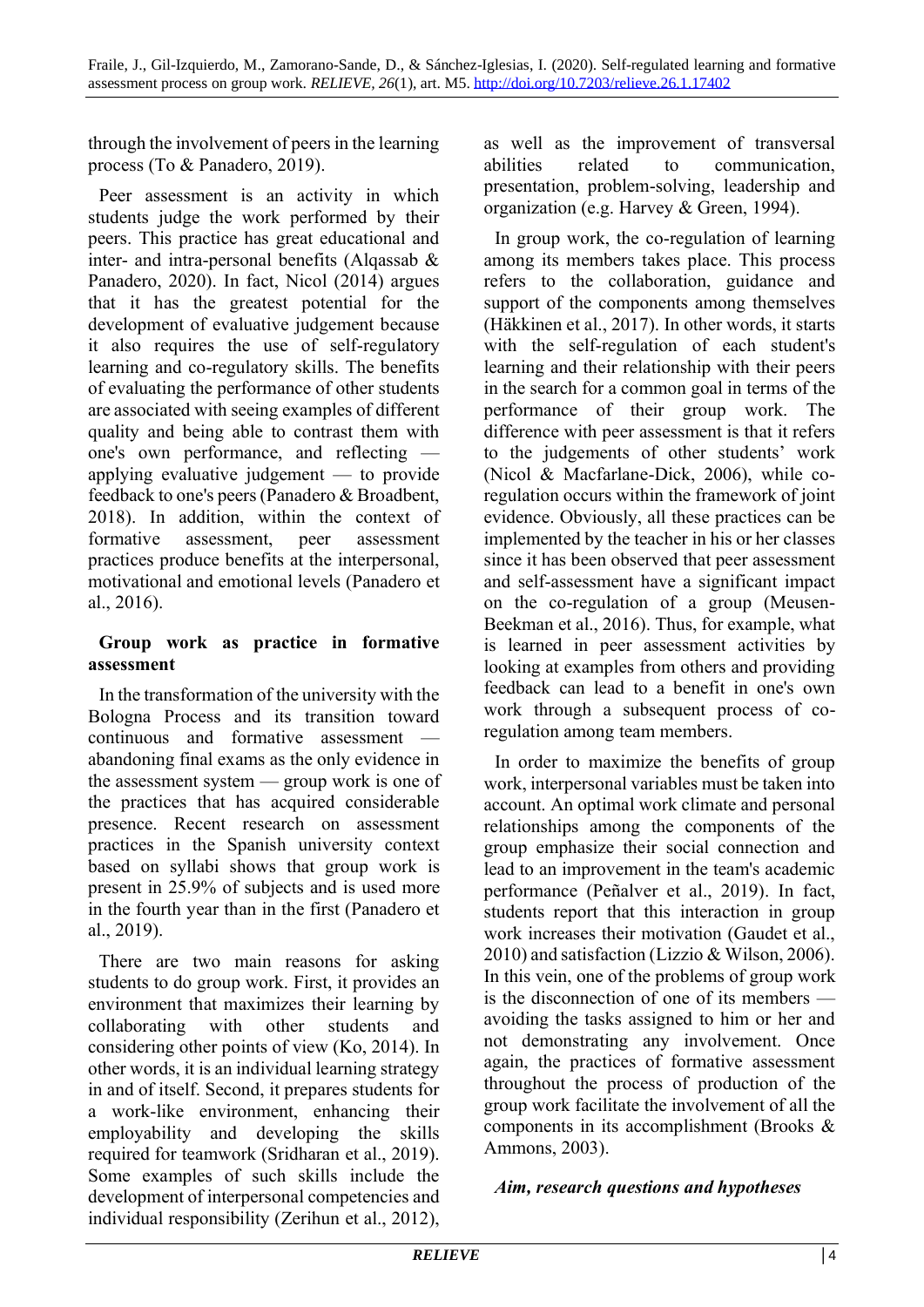The main aim of this research is to explore which variables determine — and the extent to which they determine — the grade obtained in group work as a variable to measure student success and to assess, in turn, the teaching process implemented for the optimization of student learning.

The research questions (RQ) are as follows:

RQ1: What impact does the way students work together have on the grade of group work? It is expected that better collaboration and work among group members will be related to obtaining a higher grade on the work (Hypothesis 1).

RQ2: How do students' self-regulated skills influence the grade of their group work? It is expected that the higher the self-regulatory capacity, the higher the grade of the work (Hypothesis 2).

# **Method**

### *Participants*

The sample was composed of 88 volunteer students (17.4% women), aged 20-52 (*M* = 23.11;  $SD = 4.08$ ), enrolled in five different groups of a course on creativity and physical activity in the third year of a degree in Physical Activity and Sport Sciences in a Spanish university.

### *Instruments and variables*

- *a) Group Work Grade.* This was the numerical grade (from 0 to 10) awarded to the dossier that each group presented to the teacher.
- *b) Group Dynamics Questionnaire* (Fraile et al., 2018). This *ad hoc* questionnaire asks about seven different aspects related to group dynamics and working methods selected from the research (e.g. Häkkinen et al., 2017); and three strategies of selfregulation during the production of the dossier. It consists of seven four-point Likert scales for dynamics and methods: team work climate; group cohesion; motivation for work; utility of creative dynamics (1 "Not adequate" to 4 "Very adequate"); clear objective from the beginning; clear format of the work (1 "Very unclear" to 4 "Very

clear"); and work distributed equally (1 "Strongly disagree" to 4 "Strongly agree"). In addition, there are three other four-point Likert scales for the self-regulation strategies: the initial provision of the assessment criteria is positive; the assessment criteria for the dossier have been considered; and a final check of the work with the criteria (1 "Strongly disagree" to 4 "Strongly agree").

*c) Self-regulation through the use of evaluation criteria.* The last three items of the *ad hoc* questionnaire, corresponding to the three phases of self-regulation described by Zimmerman (2011) — planning, monitoring and self-reflection — were grouped into a single quantitative indicator. These three items were concentrated to obtain an overall score on that particular dimension of student self-regulation, that is, in relation to the reported use of the guidelines and assessment criteria for task development.

An exploratory factor analysis, with a method of unweighted least squares extraction and Promax rotation (although this was not necessary), also suggested the existence of a single factor that explained 26.44% of the variance of the scores. The reliability, understood as internal consistency, was  $\alpha$  = .445, typical of an instrument with few items. The scores of this self-regulation indicator ranged from 3 to 12. A higher score on this indicator points to greater self-regulation in the use of the assessment criteria for the production of the dossier.

*d) Emotion and Motivation Self-regulation Questionnaire (EMSR-Q)* (Alonso-Tapia et al., 2014). This questionnaire consists of 20 items (each a five-point Likert scale, from "strongly disagree" to "strongly agree"). This instrument is structured on the basis of five first-order scales. It also has two second-order factors: (1) learning selfregulation style, with 12 items and a reliability index (Cronbach's  $\alpha$ ) of .78; and (2) avoidance self-regulation style, with 12 items and a reliability of  $\alpha$  = .86. The first scale includes self-messages or mental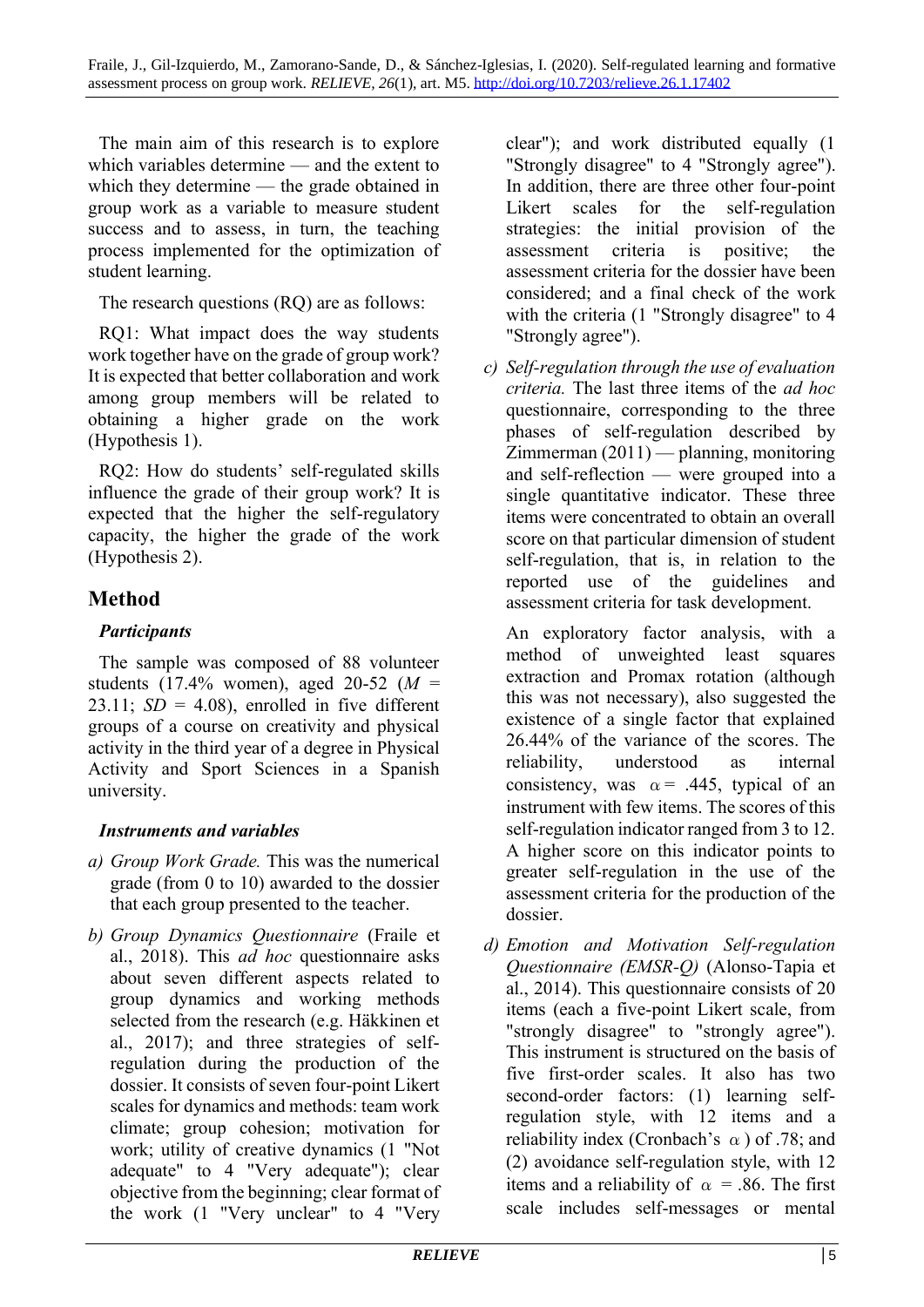verbalizations that affect students' motivation, goals and learning. The higher the value on this scale, the greater the positive effect of emotional and motivational strategies on student learning. The second scale includes self-messages and actions that show a lack of regulation or are geared toward task avoidance. The greater the value on this scale, the greater the negative effect on learning of the emotional strategies and motivations implemented by the student.

#### *Design and procedure*

This research concerns the implementation of group work carried out by 3 or 4 students. Participation in this study was voluntary in terms of the completion of the questionnaires. All students experienced the same process as they were part of the pedagogical design and the assessment of the course. The participants completed the EMSR-Q questionnaire weeks prior to the beginning of the course in relation to other research.

During the course, throughout several sessions, a context of formative assessment was implemented in which the students were accompanied by teachers in the execution of this group work. This task was designed with the aim of creating truly collaborative and interdependent work (Channon, Davis, Goode, & May, 2017). Likewise, following the guidelines and challenges of the formative assessment, the students had to carry out their work — creative dynamics — with people outside the group and the course: that is, a context of authentic assessment (Brown, 2015).

First, after presenting the work and its objective, the teachers carried out dynamics to create the criteria for assessing the work together with the students and, furthermore, to develop their evaluative judgement. A rating scale with 21 criteria was then provided to guide and subsequently grade the work. With this instrument, activities were carried out for the students to develop the work in the sessions, guiding them and carrying out self-assessment, peer assessment and co-regulation activities. The aim was to provide guidance especially during the planning phase — the first phase in the self-regulation of learning — facilitating the students' understanding and involvement.

Finally, after handing over the dossier and before providing the grade, the students' opinions were obtained by means of the *ad hoc*  questionnaire used in this study.

### *Data analysis*

One of the main variables of analysis is the grade obtained in the dossier produced by the group work, the central experience of learning and assessment of this research. As explained previously, the sample is made up of the students of three teachers who carried out the same dynamics, described above. Despite the fact that the same instrument was used to grade the work, in order to obtain greater validity and reliability, the first author graded all the work twice, including those graded by the other teachers. In the case of differences, it was revised to consider a single criterion.

Descriptive statistics were calculated for the explanatory variables. The group work grade was related to the groups formed by the variables team work climate, group cohesion, motivation for the work, work distributed equally, clear objective from the beginning, clear format of the work and utility of creative dynamics, by means of a one-way analysis of variance (ANOVA). In addition, since some categories were chosen by very few individuals (specifically those who indicated little adequateness, agreement or clarity), the analysis was repeated using planned comparisons (Pardo & San Martín, 2010, p. 217), comparing the category that indicated the most agreement with all others taken together.

Using the data collected from 52 participants, the variables of the EMSR-Q, the two secondorder scales — learning and avoidance selfregulation style — together with self-regulation through assessment criteria, were introduced into a hierarchical linear regression model to predict the group work grade. SPSS 25 was used for all analyses.

### **Results**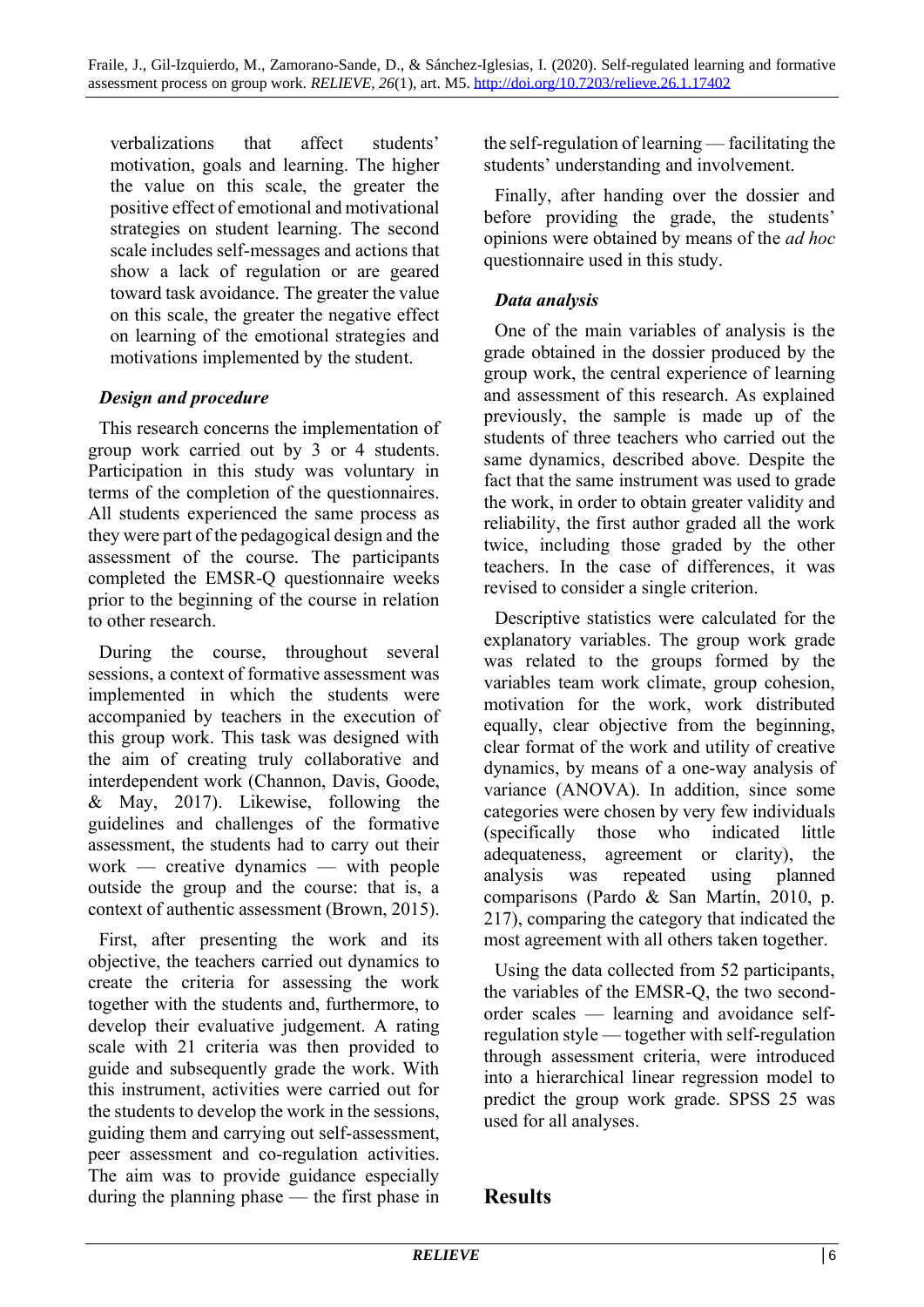The group work grade ranged from 2.90 to 10.00 ( $N = 88$ ;  $M = 6.87$ ;  $SD = 1.91$ ), with a roughly normal distribution,  $z_{K-S} = 0.67$ ;  $p =$ .760.

#### **RQ1: What impact does the way students work together have on the grade of the group work?**

Table 1 shows the descriptive statistics of the grades, according to the different variables measured in the *ad hoc* questionnaire. No relationship was found between these variables.

#### **RQ2: How do students' self-regulated skills influence the grade of their group work?**

Of the total sample, data were collected on the two factors of EMSR-Q (learning and avoidance) for 52 students. For these participants, the total of self-regulation in the assessment criteria for group work was also calculated. All three variables were approximately normal (see Table 2).

| <b>Variable</b>                          | <b>Observed</b>   | $\boldsymbol{n}$ | $\boldsymbol{M}$ | SD   | $\bm{F}$ | $gl_1, gl_2$ | $\boldsymbol{p}$ | $t^*$  | gl | $\boldsymbol{p}$ |
|------------------------------------------|-------------------|------------------|------------------|------|----------|--------------|------------------|--------|----|------------------|
|                                          | categories        |                  |                  |      |          |              |                  |        |    |                  |
| Team work climate                        | Hardly adequate   | 3                | 6.57             | 3.31 | 0.82     | 2,84         | .442             | $-.83$ | 84 | .411             |
|                                          | Adequate          | 41               | 6.58             | 1.82 |          |              |                  |        |    |                  |
|                                          | Very adequate     | 43               | 7.10             | 1.87 |          |              |                  |        |    |                  |
| Group cohesion                           | Hardly adequate   | $\overline{2}$   | 6.98             | 0.04 | 0.43     | 2,84         | .654             | $-.27$ | 84 | .787             |
|                                          | Adequate          | 35               | 6.61             | 1.94 |          |              |                  |        |    |                  |
|                                          | Very adequate     | 50               | 6.99             | 1.90 |          |              |                  |        |    |                  |
| Motivation for<br>work                   | Hardly adequate   | 6                | 6.99             | 0.75 | 0.03     | 2,84         | .971             | .24    | 84 | .810             |
|                                          | Adequate          | 35               | 6.86             | 1.91 |          |              |                  |        |    |                  |
|                                          | Very adequate     | 46               | 6.80             | 2.00 |          |              |                  |        |    |                  |
| Work distributed<br>equally              | Strongly disagree | $\overline{7}$   | 6.57             | 1.90 | 0.95     | 3,83         | .421             | 1.18   | 83 | .242             |
|                                          | Disagree          | 27               | 7.13             | 2.08 |          |              |                  |        |    |                  |
|                                          | Agree             | 25               | 7.10             | 1.86 |          |              |                  |        |    |                  |
|                                          | Strongly agree    | 28               | 6.39             | 1.72 |          |              |                  |        |    |                  |
| Clear<br>objective<br>from the beginning | Unclear           | 19               | 7.13             | 1.78 | 0.23     | 2,84         | .794             | .33    | 84 | .743             |
|                                          | Clear             | 47               | 6.78             | 2.02 |          |              |                  |        |    |                  |
|                                          | Very clear        | 21               | 6.79             | 1.85 |          |              |                  |        |    |                  |
| Clear format of the<br>work              | Unclear           | 15               | 6.56             | 1.67 | 0.39     | 2,84         | .678             | $-.83$ | 84 | .411             |
|                                          | Clear             | 57               | 6.86             | 1.99 |          |              |                  |        |    |                  |
|                                          | Very clear        | 15               | 7.18             | 1.93 |          |              |                  |        |    |                  |
| Utility of<br>creative<br>dynamics       | Hardly adequate   | 1                | 6.95             | 0.00 | 0.04     | 2,84         | .964             | $-.04$ | 84 | .965             |
|                                          | Adequate          | 51               | 6.81             | 1.88 |          |              |                  |        |    |                  |
|                                          | Very adequate     | 35               | 6.93             | 2.02 |          |              |                  |        |    |                  |

Table 1. Group work grade based on group dynamics

*Note*: *t\* = Contrast statistics for the planned comparison.*

|  |  |  |  | Table 2. EMSR-Q Descriptive Self-Regulation Statistics and Assessment Criteria |
|--|--|--|--|--------------------------------------------------------------------------------|
|--|--|--|--|--------------------------------------------------------------------------------|

|                                             | Min. | Max. | M     | SD        | $ZK-S$ |      |
|---------------------------------------------|------|------|-------|-----------|--------|------|
| Self-regulation strategy (EMSR-Q)           |      |      |       |           |        |      |
| Avoidance self-regulation style             | 12   | 53   | 36.12 | 8.69 0.71 |        | .697 |
| Learning self-regulation style              | 32   |      | 44.31 | 5.96      | 1.10   | .178 |
| Self-regulation through assessment criteria |      | 12   | 10.40 | 22        | 135    | .053 |
| <i>Note:</i> $n = 52$ .                     |      |      |       |           |        |      |

The regression model was statistically significant,  $F(1, 47) = 5.94$ ;  $p = .005$ ;  $R_2 =$ 0.168 (the significant variables of the regression model explain 16.8% of the variance of the rating). Of the self-regulation variables introduced in the model, the learning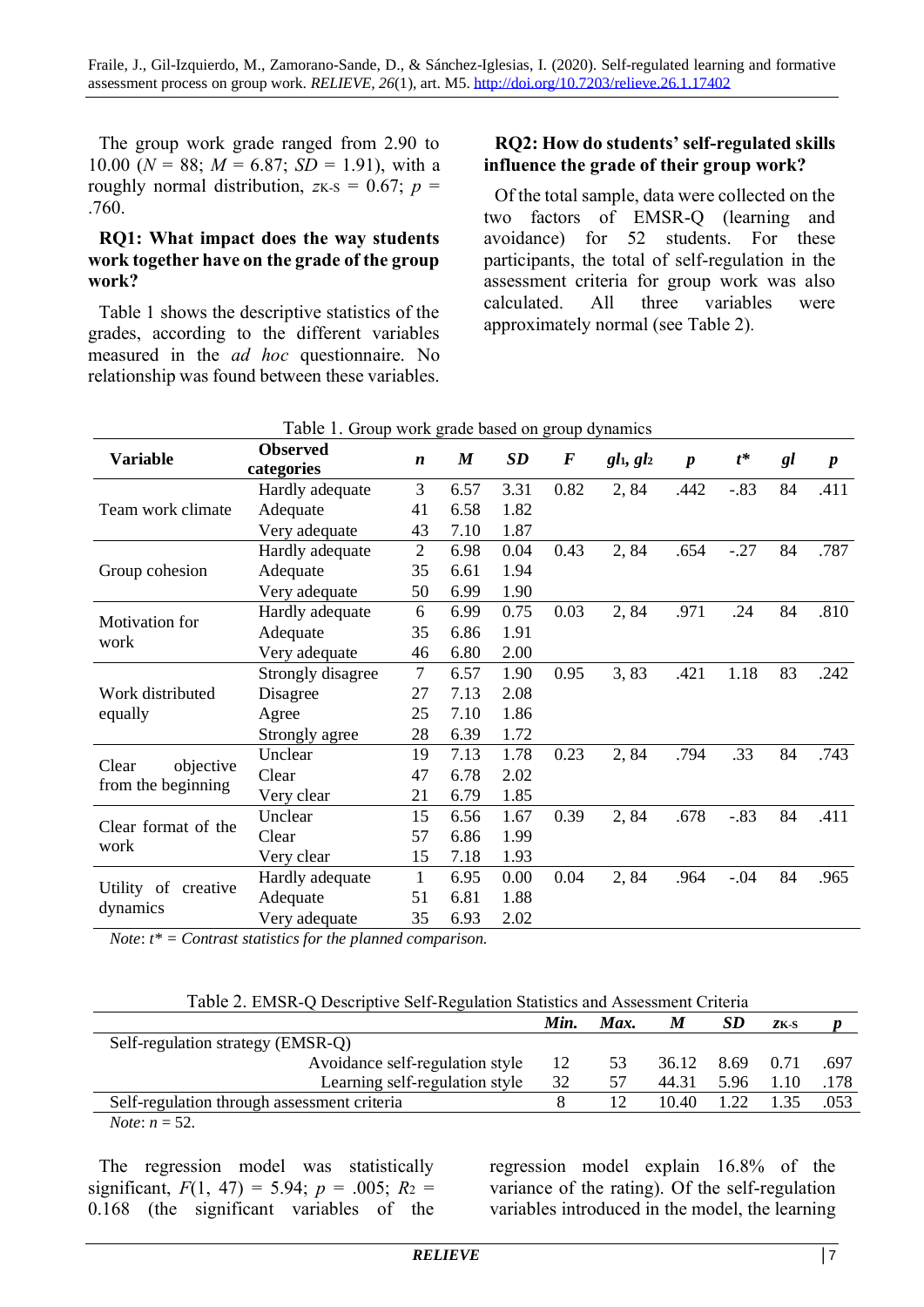self-regulation style factor,  $\beta = 0.303$ ;  $t = 2.29$ ;  $p = .026$ , and self-regulation through the assessment criteria, β = 0.285; *t* = 2.16; *p* = .036, were statistically significant.

### **Discussion**

The general aim of this study was to explore the extent to which the grade obtained in a group work exercise determines the way students collaborate with each other and the influence of their skills to self-regulate their learning. In addition, the study intended to assess, in turn, the teaching process implemented for the optimization of student learning following the ideal guidelines established in the literature and addressing the current challenges of formative assessment processes. In order to discuss the results, the order of the research questions is followed, and then limitations, future lines of research, conclusions and implications are presented.

### *Teamwork*

The first research question explored the relationship between the grade earned in the group work and the way students reported working together. The hypothesis is rejected, as no relationships were found between these variables. However, this is an interesting result. In order to explanation such a result, the students' answers in the different variables that explored the way in which they worked together should be explored. In relation to the team work climate, the group cohesion, the motivation for the work and the utility of the creative dynamics, 93.1 % — at least — of the students (Table 1) responded "adequate" or "very adequate," that is, the positive responses of these variables. This fact is in line with the finding of other studies (e.g. Livingstone & Lynch, 2002; Peñalver et al., 2019) that suggest that optimal functioning of the working group has a positive impact on academic performance. Therefore, if almost all students stated that their team dynamics were positive, it is understandable that this aspect did not have an impact on the grade. Likewise, a formative assessment process such as the one implemented in this research points toward a

better classroom climate (Alonso Martín, 2007). On the other hand, in spite of finding greater variability in the responses on the equity in the workload performed by each student, it seems that this did not produce an effect on the previously commented variables, nor on the work grade. At first, an unequal workload could disturb the cohesion of the group and affect the grade, an aspect previously explored in the literature (Bendersky & Hays, 2012). Therefore, the good dynamics reported by the members of all the teams could have maximized these positive effects (Channon et al., 2017). This result is associated with the appropriate context of formative assessment implemented by teachers in this research. Along the same lines, clear goals and a formative context produce a positive impact on motivation (Sockalingam, 2010), since they contribute to the greater awareness of their strengths, make them feel worthwhile and motivate them to contribute positively (Livingstone & Lynch, 2002).

### *Self-regulatory capacity*

The second research question examined the relationship between group work grades and students' self-regulatory skills through three different measures: the two second-order scales of the EMSR-Q questionnaire and the use of assessment criteria throughout the three stages of the student-reported self-regulation process.

In relation to the results of the EMSR-Q, this study shows that students with a learning selfregulation style achieved a higher grade. The factor related to the avoidance self-regulation style was not significant. First, this result is fully aligned with other studies showing that greater self-regulation toward learning is related to higher academic performance (e.g. Richardson et al., 2012). This measure of EMSR-Q is related to another variable in this study, composed of the three items that explored the use of assessment criteria in the three phases. Students who reported using them to their fullest extent in the production of their work scored significantly higher. This result is totally in line with previous studies in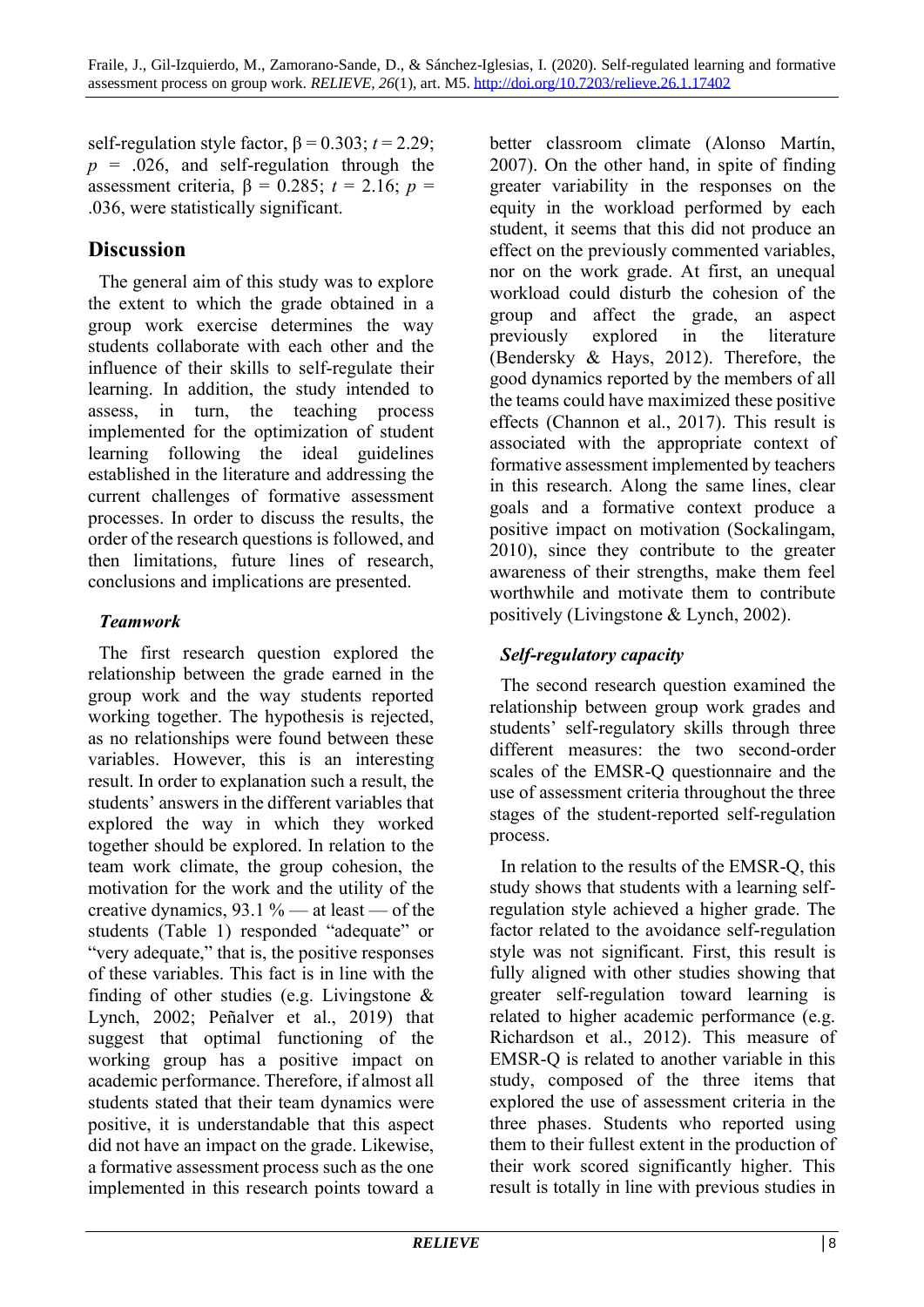which the use of the assessment criteria contributed to higher self-regulation and, concomitantly, higher academic performance (Andrade & Brookhart, 2016).

The other second-order scale of the EMSR-Q, on the avoidance self-regulation style, did not show significant results. It is important to note that this style, in avoidance, alludes to the lack of regulation associated with concentration on the task. This second-order scale is created from three first-order scales related to self-message and actions concerning, for example, the regulation of stress, with items such as "This is so difficult... I am not going to be able to make it right" (#8). It is also related to the avoidance scale and messages such as "Such long instructions! They only make me confused" (#11). The formative assessment process implemented in this group work means that it was probably not necessary for students to activate self-regulatory actions aimed at avoidance (Boekaerts, 2011). In the educational context of this research assessment criteria were created with students (development of evaluative judgement), followed by peer assessment activities, selfassessment and the provision of teacher feedback. Panadero et al. (2014) stated that the students who received feedback reported having implemented more actions related to avoidance. In the case of this research, by receiving feedback from the teacher, teammates and other teams, no significant differences associated with avoidance were identified. Thus, the optimal teaching actions implemented may mean that students have not needed to make an effort to avoid these negative self-messages that make them decline to perform and fail to put effort into the task. Additionally, as other research argues, the provision of criteria and participation in a formative assessment context reduce stress (e.g. Andrade & Du, 2005) and increase selfefficacy (Panadero et al., 2017). Likewise, a transparent process in relation to the grades awarded — as in this research — is related to attitudes of security and optimism toward teamwork (Livingstone & Lynch, 2002). Therefore, these variables would be related to

a lessened need for self-regulatory avoidance actions.

In relation to the use of the assessment criteria, students who reported higher employment of these throughout the three phases of the self-regulatory process scored higher in their group work grade. These three phases were accompanied by various formative assessment activities throughout the sessions of the course. These results are in line with previous studies (Panadero et al., 2018).

This investigation has several limitations that need to be considered: first, the sample size and the use of a convenience sample; and second, the data collection has been done only through self-reported questionnaires. As Pekrun (2020) points out, studies based on self-reporting are valid and useful. However, within these, he recommends a variety of instruments for collection that provide different points of view and a wealth of information. Furthermore, this research used a general measure of self-regulation, so it would be useful in future research to also collect situational data (Boekaerts & Corno, 2005). A third limitation concerns the use of a questionnaire created for this research and administered on an *ad hoc* basis. In future studies, it would be valuable to use other validated questionnaires, in addition to monitoring and collecting information throughout the process.

### **Conclusions**

This study provides theoretical and practical implications for teachers and researchers in relation to formative assessment, its practices and challenges. As we have discussed and set out the results, self-regulatory skills are the key competences for success in higher education. This research provides a framework for the implementation of group work, which is widely used by university teachers. It is important that teachers implement formative assessment practices based on the development of such self-regulatory capacity in student learning. Its basis is associated with the creation and provision of assessment criteria,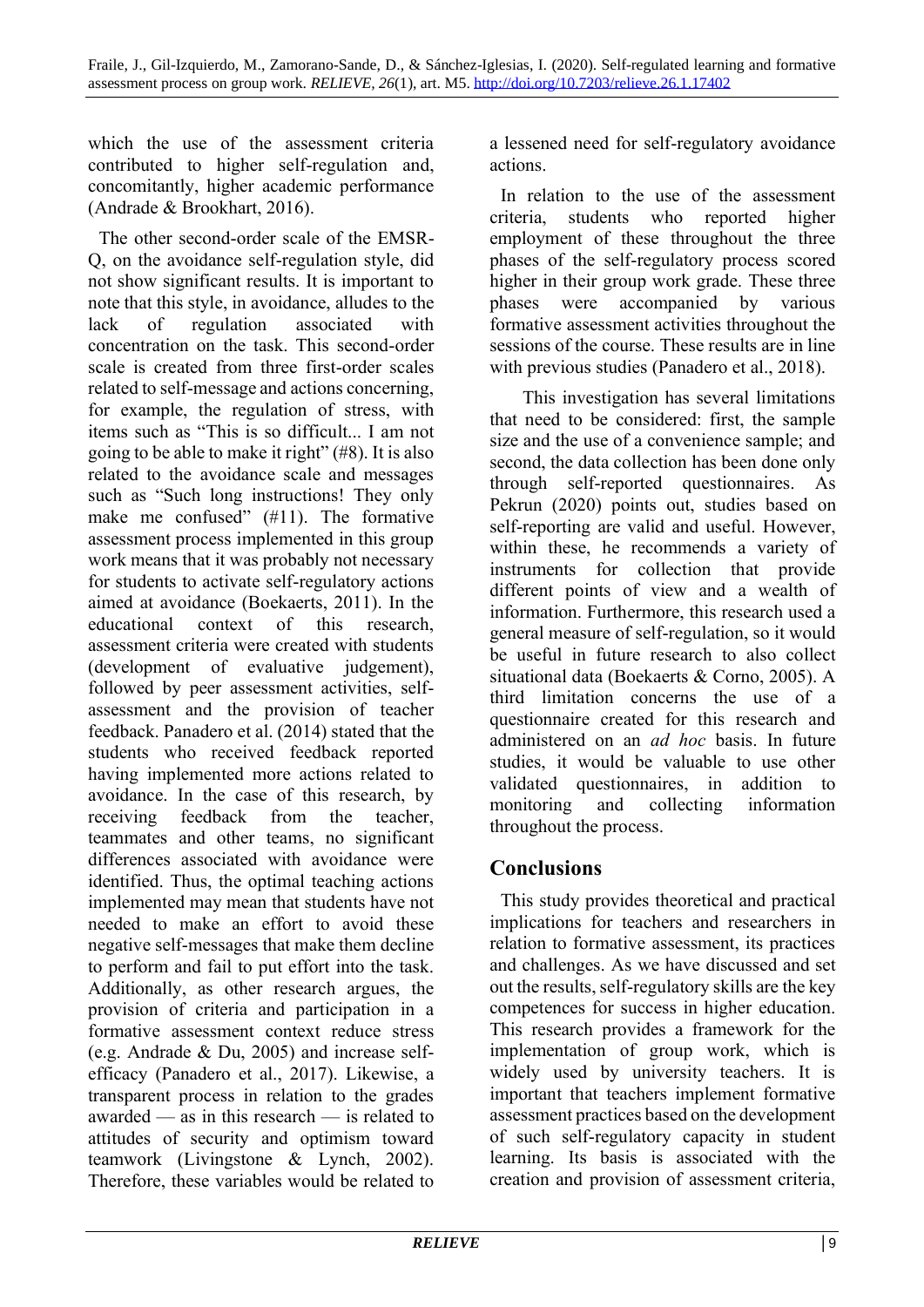self-assessment practices, peer assessment and co-regulation, which allow students to have opportunities to engage, use and understand learning goals.

# **Funding**

This work has been funded by the Universidad Francisco de Vitoria in the Call for Research in Educational Innovation 2020 in the project "Interdisciplinary and formative employment of rubrics in higher education" (UFV2020-46).

## **References**

- Alonso-Tapia, J., Panadero, E., & Ruiz, M. A. (2014). Development and validity of the Emotion and Motivation Self-regulation Questionnaire (EMSR-Q). *The Spanish Journal of Psychology*, *17*(e55), 1–15. <https://doi.org/10.1017/sjp.2014.41>
- Alonso Martín, P. (2007). Evaluación formativa y su repercusión en el clima del aula. *Revista de Investigación Educativa*, *25*(2).
- Alqassab, M., & Panadero, E. (2020). Peer assessment. In S. M. Brookhart (Ed.), *Routledge Encyclopedia of Education*. Routledge.
- Andrade, H., & Brookhart, S. M. (2016). The Role of Classroom Assessment in Supporting Self-Regulated Learning. In D. Laveault, & L. Allal (Eds.), *Assessment for learning: Meeting the challenge of implementation* (pp. 293– 310). Springer. [https://doi.org/10.1007/978-3-](https://doi.org/10.1007/978-3-319-39211-0) [319-39211-0](https://doi.org/10.1007/978-3-319-39211-0)
- Andrade, H., & Du, Y. (2005). Student perspectives on rubric-referenced assessment. *Practical Assessment, Research & Evaluation*, *10*(3), 1–11. [https://doi.org/10.7275/g367](https://doi.org/10.7275/g367-ye94) [ye94](https://doi.org/10.7275/g367-ye94)
- Bendersky, C., & Hays, N. A. (2012). Status conflict in groups. *Organization Science*, *23*(2), 323–340. <https://doi.org/10.1287/orsc.1110.0734>
- Black, P., & Wiliam, D. (2009). Developing the theory of formative assessment. *Educational*

*Assessment Evaluation and Accountability*, *21*(1), 5–31. [https://doi.org/10.1007/s11092-](https://doi.org/10.1007/s11092-008-9068-5) [008-9068-5](https://doi.org/10.1007/s11092-008-9068-5)

- Boekaerts, M. (2011). Emotions, emotion regulation, and self-regulation of learning. In B. J. Zimmerman, & D. H. Schunk (Eds.), *Handbook of Self-Regulation of Learning and Performance* (pp. 408–425). Routledge.
- Boekaerts, M., & Corno, L. (2005). Selfregulation in the classroom: A perspective on assessment and intervention. *Applied Psychology: An International Review*, *54*(2), 199–231. [https://doi.org/10.1111/j.1464-](https://doi.org/10.1111/j.1464-0597.2005.00205.x) [0597.2005.00205.x](https://doi.org/10.1111/j.1464-0597.2005.00205.x)
- Boud, D., & Associates. (2010). Assessment 2020: Seven propositions for assessment reform in higher education. Australian Learning and Teaching Council.
- Boud, D., & Soler, R. (2016). Sustainable assessment revisited. *Assessment and Evaluation in Higher Education*, *41*(3), 400– 413. [https://doi.org/10.1080/02602938.2015.10181](https://doi.org/10.1080/02602938.2015.1018133) [33](https://doi.org/10.1080/02602938.2015.1018133)
- Bowles, A., Fisher, R., McPhail, R., Rosenstreich, D., & Dobson, A. (2014). Staying the distance: Students' perceptions of enablers of transition to higher education. *Higher Education Research & Development*, *33*(2), 212–225. [https://doi.org/10.1080/07294360.2013.83215](https://doi.org/10.1080/07294360.2013.832157) [7](https://doi.org/10.1080/07294360.2013.832157)
- Brooks, C. M., & Ammons, J. L. (2003). Free Riding in Group Projects and the Effects of Timing, Frequency, and Specificity of Criteria in Peer Assessments. *Journal of Education for Business*, *78*(5), 268–272. <https://doi.org/10.1080/08832320309598613>
- Brown, G. T. L., & Harris, L. R. (2013). Student self-assessment. In J. H. McMillan (Ed.), *The SAGE handbook of research on classroom assessment* (pp. 367–393). Thousand Oaks, CA: SAGE. <https://doi.org/10.4135/9781452218649.n21>
- Brown, S. (2015). La evaluación auténtica: El uso de la evaluación para ayudar a los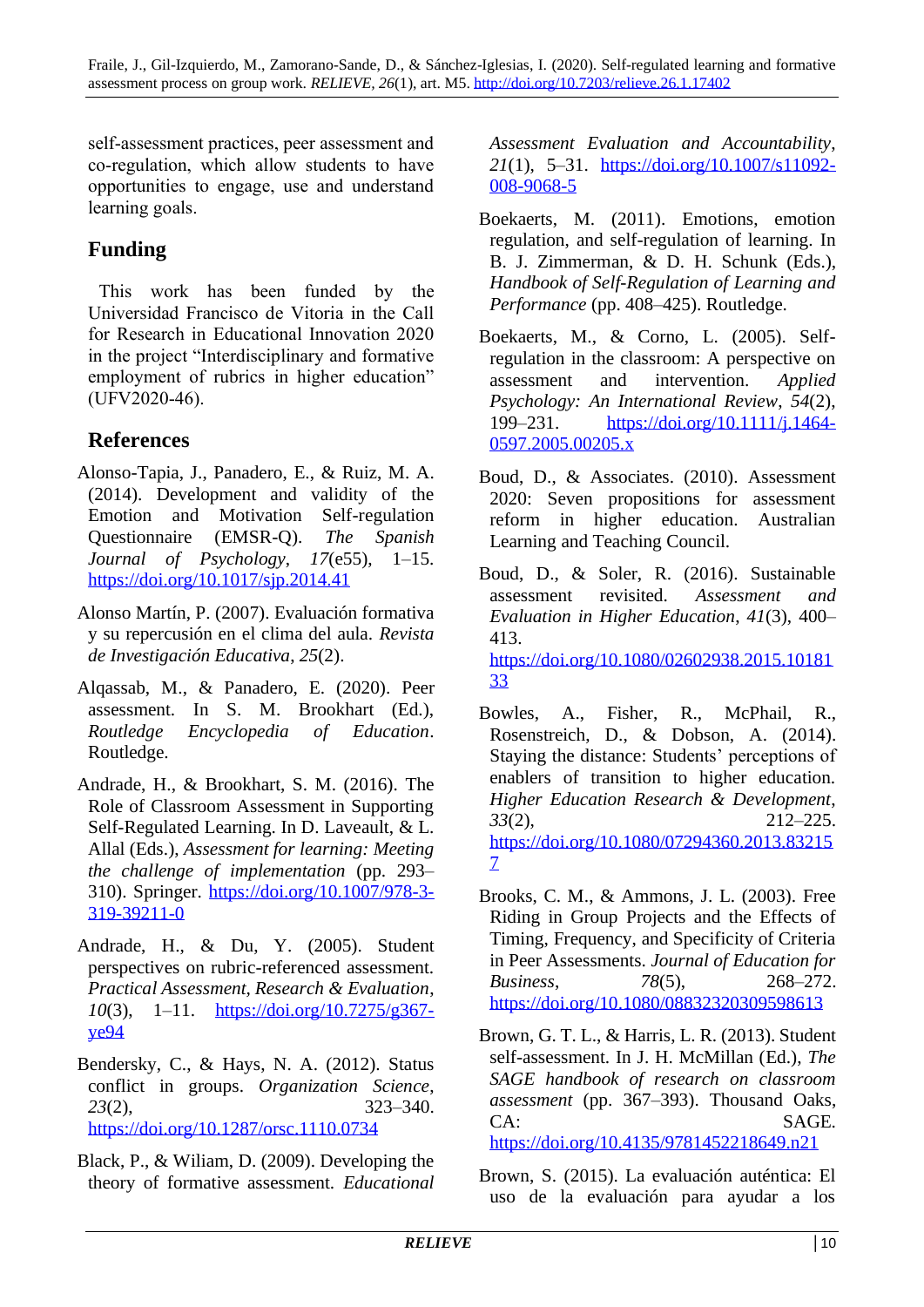estudiantes a aprender. *Revista Electrónica de Investigación y Evaluación Educativa*, *21*(2), 1–8.<https://doi.org/10.7203/relieve.21.2.7674>

- Carless, D. (2015). *Excellence in university assessment. Learning from award winning practice.* Routledge. <https://doi.org/10.4324/9781315740621>
- Carless, D., Kam, K., Chan, H., To, J., Lo, M., & Barrett, E. (2018). Developing students' capacities for evaluative judgement through analysing exemplars. In D. Boud, R. Ajjawi, P. Dawson, & J. Tai (Eds.), *Developing Evaluative Judgement in Higher Education: Assessment for knowing and producing quality work* (pp. 108–116). Routledge. <https://doi.org/10.4324/9781315109251-12>
- Channon, S. B., Davis, R. C., Goode, N. T., & May, S. A. (2017). What makes a 'good group'? Exploring the characteristics and performance of undergraduate student groups. *Advances in Health Sciences Education*, *22*(1), 17–41. [https://doi.org/10.1007/s10459-016-](https://doi.org/10.1007/s10459-016-9680-y) [9680-y](https://doi.org/10.1007/s10459-016-9680-y)
- Christie, H., Barron, P., & D'Annunzio-Green, N. (2013). Direct entrants in transition: becoming independent learners. *Studies in Higher Education*, *38*(4), 623–637. [https://doi.org/10.1080/03075079.2011.58832](https://doi.org/10.1080/03075079.2011.588326) [6](https://doi.org/10.1080/03075079.2011.588326)
- Coertjens, L., Brahm, T., Trautwein, C., & Lindblom-Ylänne, S. (2017). Students' transition into higher education from an international perspective. *Higher Education*, *79*(3), 357–369. <https://doi.org/10.1007/s10734-016-0092-y>
- Fraile, J., Panadero, E., & Pardo, R. (2017). Cocreating rubrics: The effects on self-regulated learning, self-efficacy and performance of establishing assessment criteria with students. *Studies in Educational Evaluation*, *53*, 69–76. <https://doi.org/10.1016/j.stueduc.2017.03.003>
- Fraile, J., Sánchez, J. M., & Gil, M. (2018, February 12-16). *Empleo de los criterios de evaluación para la autorregulación del aprendizaje* [Oral presentation]. 11<sup>o</sup> Congreso Internacional de Educación Superior, La

Habana, Cuba.

- Gale, T. & Parker, S. (2014). Navigating change: a typology of student transition in higher education. *Studies in Higher Education*, *39*(5), 734–753. [https://doi.org/10.1080/03075079.2012.72135](https://doi.org/10.1080/03075079.2012.721351) [1](https://doi.org/10.1080/03075079.2012.721351)
- García-Jiménez, E. (2015). La evaluación del aprendizaje: de la retroalimentación a la autorregulación. El papel de las tecnologías. *Revista Electrónica de Investigación y Evaluación Educativa*, *21*(2). [https://doi.org/http://dx.doi.org/10.7203/reliev](https://doi.org/http:/dx.doi.org/10.7203/relieve.21.2.7546) [e.21.2.7546](https://doi.org/http:/dx.doi.org/10.7203/relieve.21.2.7546)
- Gaudet, A. D., Ramer, L. M., Nakonechny, J., Cragg, J. J., & Ramer, M. S. (2010). Smallgroup learning in an upper-level university biology class enhances academic performance and student attitudes toward group work. *PLoS ONE*, *5*(12). <https://doi.org/10.1371/journal.pone.0015821>
- Häkkinen, P., Järvelä, S., Mäkitalo-Siegl, K., Ahonen, A., Näykki, P., & Valtonen, T. (2017). Preparing teacher-students for twentyfirst-century learning practices (PREP 21): a framework for enhancing collaborative problem-solving and strategic learning skills. *Teachers and Teaching*, *23*(1), 25–41.

[https://doi.org/10.1080/13540602.2016.12037](https://doi.org/10.1080/13540602.2016.1203772)

- Harvey, L., & Green, D. (1994). *Employer Satisfaction*. Birmingham: University of Central England.
- Hortigüela-Alcalá, D., Pérez-Pueyo, A., & López-Pastor, V. (2015). Student involvement and management of students' workload in formative assessment in higher education. *Revista Electrónica de Investigación y Evaluación Educativa*, *21*(1), 1–15. <https://doi.org/10.7203/relieve.21.1.5171>
- Hultberg, J., Plos, K., Hendry, G. D., & Kjellgren, K. I. (2008). Scaffolding students' transition to higher education: parallel introductory courses for students and teachers. *Journal of Further and Higher Education*, *32*(1), 47–57.

[72](https://doi.org/10.1080/13540602.2016.1203772)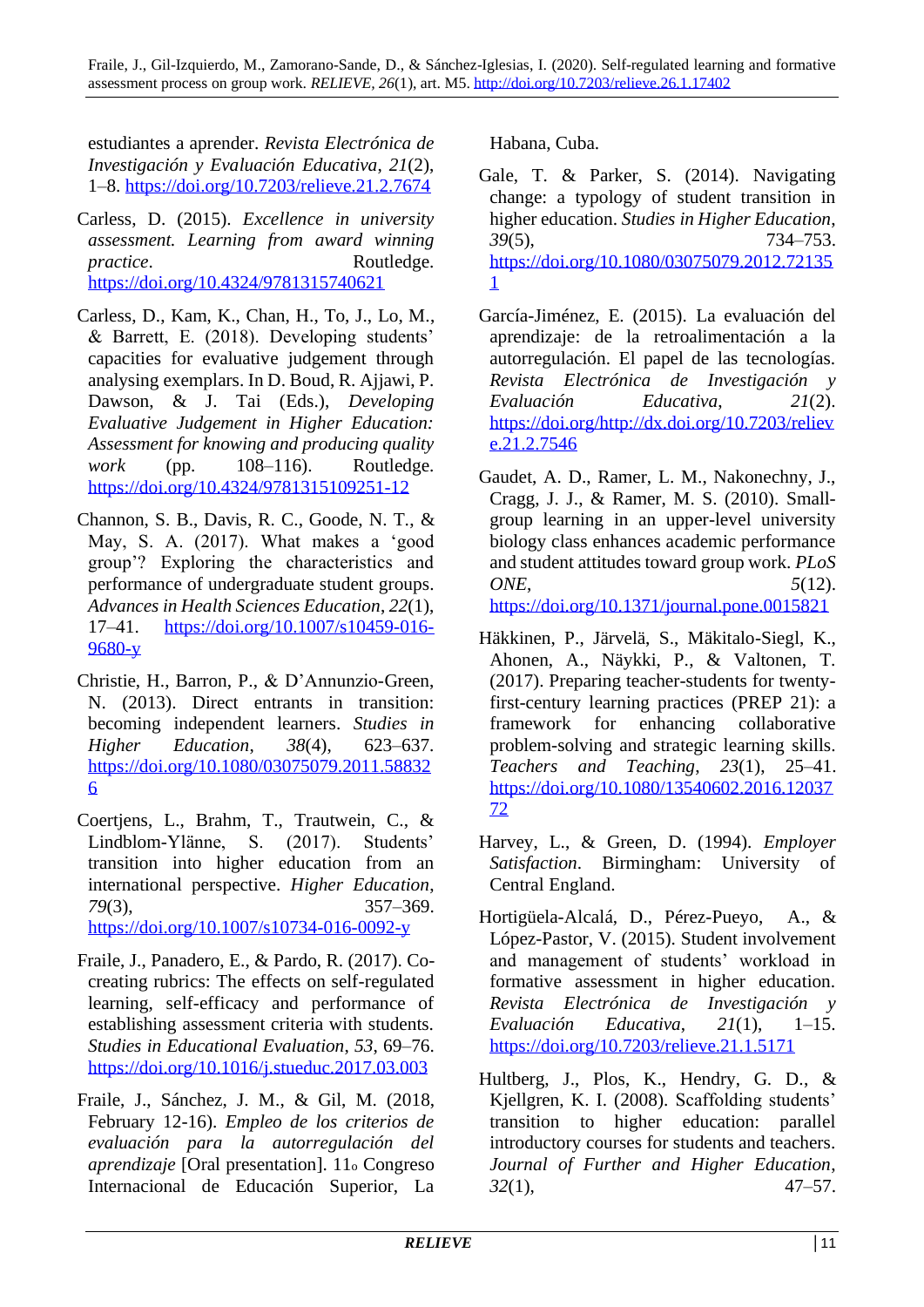<https://doi.org/10.1080/03098770701781440>

- Ibarra-Sáiz, M., & Rodríguez-Gómez, G. (2020). Aprendiendo a evaluar para aprender en la Educación Superior. *Revista Iberoamericana de Evaluación Educativa*, *13*(1), 5–8. <https://doi.org/10.15366/riee2020.13.1.005>
- Ibarra Sáiz, M. S., & Rodríguez Gómez, G. (2010). An approach to the dominant discourse of learning assessment in higher education. *Revista de Educación*, *351*, 385–407.
- Ko, S. S. (2014). Peer assessment in group projects accounting for assessor reliability by an iterative method. *Teaching in Higher Education*, *19*(3), 301–314. [https://doi.org/10.1080/13562517.2013.86011](https://doi.org/10.1080/13562517.2013.860110) [0](https://doi.org/10.1080/13562517.2013.860110)
- Koivuniemi, M., Panadero, E., Malmberg, J., & Järvelä, S. (2017). Higher education students' learning challenges and regulatory skills in different learning situations / Desafíos de aprendizaje y habilidades de regulación en distintas situaciones de aprendizaje en estudiantes de educación superior. *Infancia y Aprendizaje*, *40*(1), 19–55. [https://doi.org/10.1080/02103702.2016.12728](https://doi.org/10.1080/02103702.2016.1272874) [74](https://doi.org/10.1080/02103702.2016.1272874)
- Krause, K. L., & Coates, H. (2008). Students' engagement in first-year university. *Assessment & Evaluation in Higher Education*, *33*(5), 493–505. <https://doi.org/10.1080/02602930701698892>
- Livingstone, D., & Lynch, K. (2002). Reflections on «group project work and student-centred learning». *Journal of Geography in Higher Education*, *26*(2), 213– 215.

<https://doi.org/10.1080/03098260220144739>

- Lizzio, A., & Wilson, K. (2006). Enhancing the effectiveness of self-managed learning groups: Understanding students' choices and concerns. *Studies in Higher Education*, *31*(6), 689–703. <https://doi.org/10.1080/03075070601004309>
- McMillan, J. H., & Hearn, J. (2008). Student Self-Assessment: The Key to Stronger Student Motivation and Higher Achievement.

*Educational Horizons*, *87*(1), 40–49. [http://www.eric.ed.gov/ERICWebPortal/conte](http://www.eric.ed.gov/ERICWebPortal/contentdelivery/servlet/ERICServlet?accno=EJ815370) [ntdelivery/servlet/ERICServlet?accno=EJ815](http://www.eric.ed.gov/ERICWebPortal/contentdelivery/servlet/ERICServlet?accno=EJ815370) [370](http://www.eric.ed.gov/ERICWebPortal/contentdelivery/servlet/ERICServlet?accno=EJ815370)

- McPhail, R., Fisher, R., & McConachie, J. (2009, June 29 – July 1). *Becoming a Successful First year Undergraduate: when Expectations and Reality Collide*. 12th Pacific Rim First Year in Higher Education, Townsville, Australia.
- Meusen-Beekman, K. D., Joosten-ten Brinke, D., & Boshuizen, H. P. A. (2016). Effects of formative assessments to develop selfregulation among sixth grade students: Results from a randomized controlled intervention. *Studies in Educational Evaluation*, *51*, 126– 136.

<https://doi.org/10.1016/j.stueduc.2016.10.008>

- Nicol, D. (2014). Guiding principles for peer review: unlocking learners' evaluative skills. In C. Kreber, C. Anderson, N. Entwistel, & J. McArthur (Eds.), *Advances And Innovations In University Assessment And Feedback* (pp. 197–224). Edinburgh University Press. [https://doi.org/10.3366/edinburgh/978074869](https://doi.org/10.3366/edinburgh/9780748694549.003.0011) [4549.003.0011](https://doi.org/10.3366/edinburgh/9780748694549.003.0011)
- Nicol, D., & Macfarlane-Dick, D. (2006). Formative assessment and self-regulated learning: a model and seven principles of good feedback practice. *Studies in Higher Education*, *31*(2), 199–218. <https://doi.org/10.1080/03075070600572090>
- Oolbekkink‐Marchand, H. W., van Driel, J. H., & Verloop, N. (2006). A breed apart? A comparison of secondary and university teachers' perspectives on self‐regulated learning. *Teachers and Teaching*, *12*(5), 593– 614.

<https://doi.org/10.1080/13540600600832338>

Panadero, E., Alonso-Tapia, J., & Huertas, J. A. (2014). Rubrics vs. self-assessment scripts: effects on first year university students' selfregulation and performance. *Infancia y Aprendizaje*, *37*(1), 149–183. <https://doi.org/10.1080/02103702.2014.881655>

Panadero, E., Andrade, H., & Brookhart, S. M.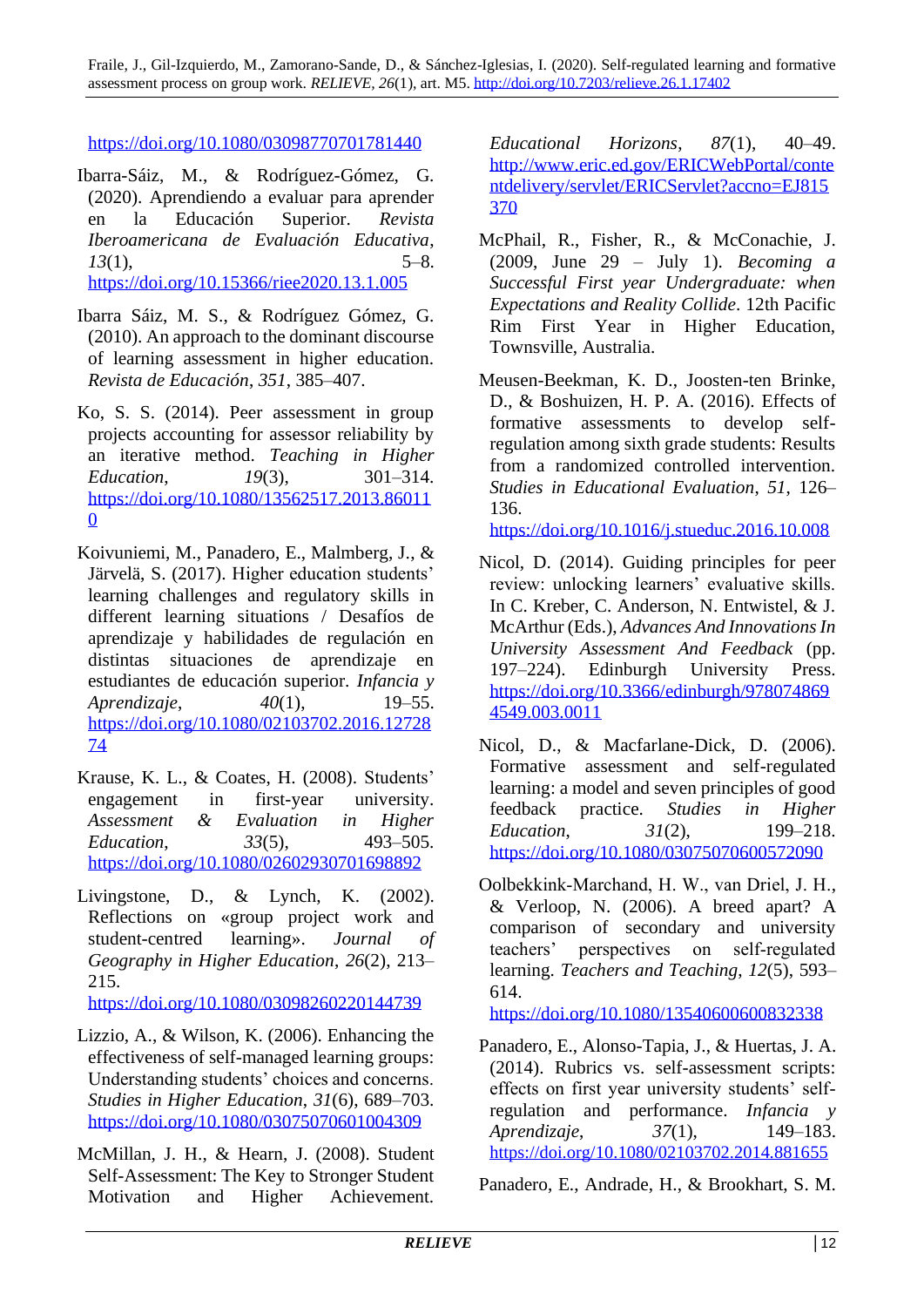(2018). Fusing self-regulated learning and formative assessment: a roadmap of where we are, how we got here, and where we are going. *Australian Educational Researcher*, *45*, 13– 31. <https://doi.org/10.1007/s13384-018-0258-y>

Panadero, E., & Broadbent, J. (2018). Developing evaluative judgement: A selfregulated learning perspective. In D. Boud, R. Ajjawi, P. Dawson, & J. Tai (Eds.), *Developing Evaluative Judgement in Higher Education: Assessment for Knowing and Producing Quality Work* (pp. 81–89). Routledge.

<https://doi.org/10.4324/9781315109251>

- Panadero, E., Brown, G. T. L., & Strijbos, J. W. (2016). The future of student self-assessment: A review of known unknowns and potential directions. *Educational Psychology Review*, *28*(4), 803–830. <https://doi.org/10.1007/s10648-015-9350-2>
- Panadero, E., Fraile, J., Fernández-Ruiz, J., Castilla-Estévez, D., & Ruiz, M. A. (2019). Spanish university assessment practices: Examination tradition with diversity by faculty. *Assessment & Evaluation in Higher Education*, *44*(3), 379–397. [https://doi.org/10.1080/02602938.2018.15125](https://doi.org/10.1080/02602938.2018.1512553) [53](https://doi.org/10.1080/02602938.2018.1512553)
- Panadero, E., Jonsson, A., & Botella, J. (2017). Effects of self-assessment on self-regulated learning and self-efficacy: Four meta-analyses. *Educational Research Review*, *22*, 74–98. <https://doi.org/10.1016/j.edurev.2017.08.004>
- Pardo, A., & San Martín, R. (2010). *Análisis de datos en ciencias sociales y de la salud* (vol 2). Síntesis.
- Pekrun, R. (2020). Self-report is indispensable to assess students' learning. *Frontline Learning Research*, *8*(3), 185–193. <https://doi.org/10.14786/flr.v8i3.637>
- Peñalver, J., Salanova, M., Martínez, I. M., & Schaufeli, W. B. (2019). Happy-productive groups: How positive affect links to performance through social resources. *Journal of Positive Psychology*, *14*(3), 377–392. [https://doi.org/10.1080/17439760.2017.14020](https://doi.org/10.1080/17439760.2017.1402076)

[76](https://doi.org/10.1080/17439760.2017.1402076)

- Pérez Pueyo, Á., Julián Clemente, J. A., & López Pastor, V. M. (2009). Evaluación formativa y compartida en el Espacio Europeo de Educación Superior (EEES). In V. M. López (Ed.), *Evaluación formativa y Compartida en Educación Superior* (pp. 19– 44). Narcea.
- Richardson, M., Abraham, C., & Bond, R. (2012). Psychological correlates of university students' academic performance: a systematic review and meta-analysis. *Psychological Bulletin*, *138*(2), 353–387. <https://doi.org/10.1037/a0026838>
- Rodríguez-Gómez, G., & Ibarra-Sáiz, M. S. (2015). Assessment as Learning and Empowerment: Towards Sustainable Learning in Higher Education. In M. Peris-Ortiz, & J. M. Merigó Lindahl (Eds.), *Sustainable Learning in Higher Education. Innovation, Technology, and Knowledge Management* (pp. 1–20). Springer, Cham. [https://doi.org/https://doi.org/10.1007/978-3-](https://doi.org/https:/doi.org/10.1007/978-3-319-10804-9_1) [319-10804-9\\_1](https://doi.org/https:/doi.org/10.1007/978-3-319-10804-9_1)
- Sockalingam, N. (2010). *Characteristics of problems in problem-based learning . Social Sciences, Ph.D.* Erasmus University Rotterdam. [https://doi.org/10.7771/1541-](https://doi.org/10.7771/1541-5015.1135) [5015.1135](https://doi.org/10.7771/1541-5015.1135)
- Sridharan, B., Tai, J., & Boud, D. (2019). Does the use of summative peer assessment in collaborative group work inhibit good judgement? *Higher Education*, *77*(5), 853– 870. [https://doi.org/10.1007/s10734-018-](https://doi.org/10.1007/s10734-018-0305-7) [0305-7](https://doi.org/10.1007/s10734-018-0305-7)
- Tai, J., Ajjawi, R., Boud, D., Dawson, P., & Panadero, E. (2018). Developing evaluative judgement: enabling students to make decisions about the quality of work. *Higher Education*, *76*(3), 467–481. <https://doi.org/10.1007/s10734-017-0220-3>
- To, J., & Panadero, E. (2019). Peer assessment effects on the self-assessment process of firstyear undergraduates. *Assessment and Evaluation in Higher Education*, *44*(6), 920– 932.